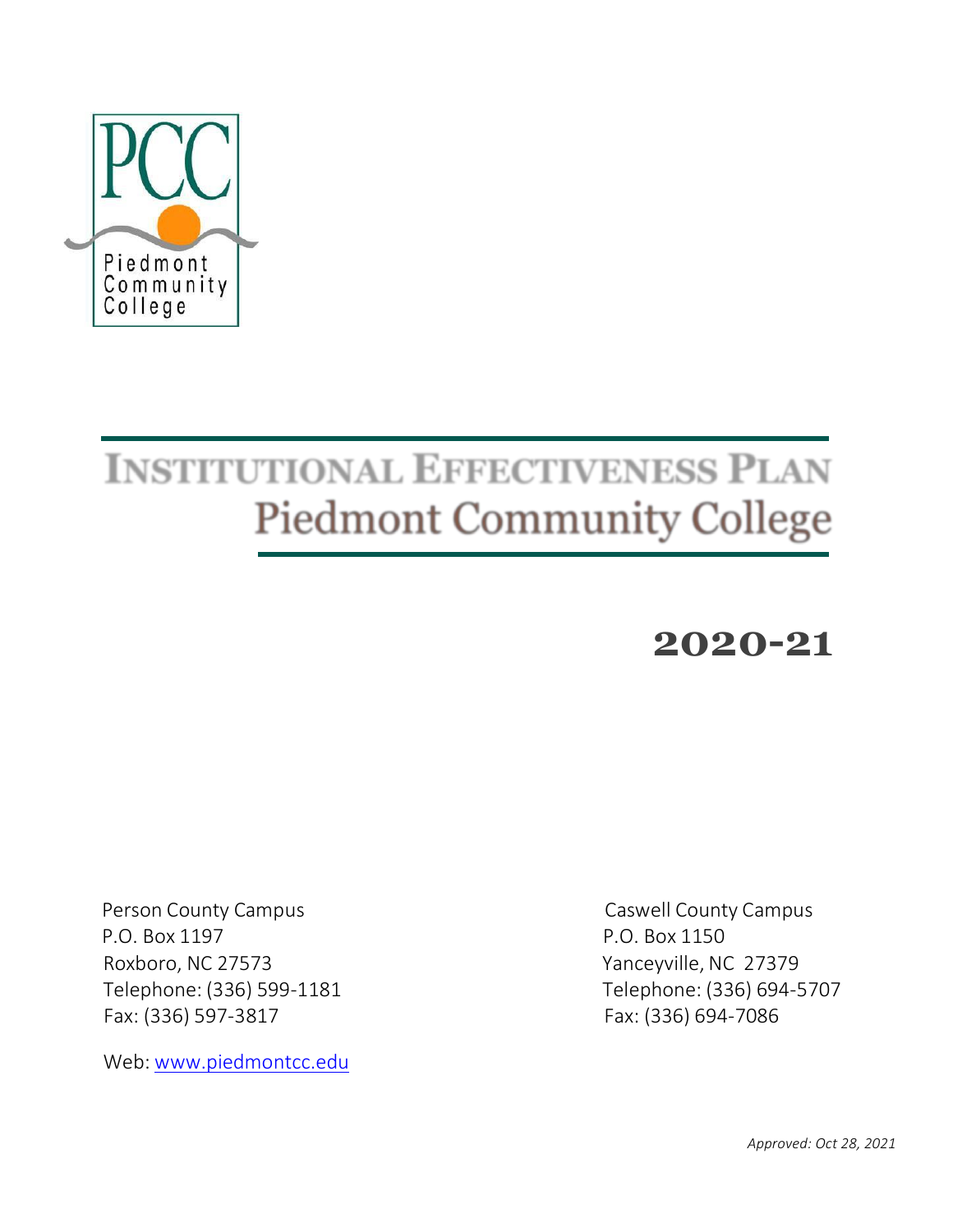# **TABLE OF CONTENTS**

**NOTE**: The hardcopy archive of Piedmont Community College Institutional Effectiveness Plans is located in the Office of Research and Institutional Effectiveness, Room B-115 on the Person County Campus. Related documents and other supporting materials are available via hardcopy or in digital form by request.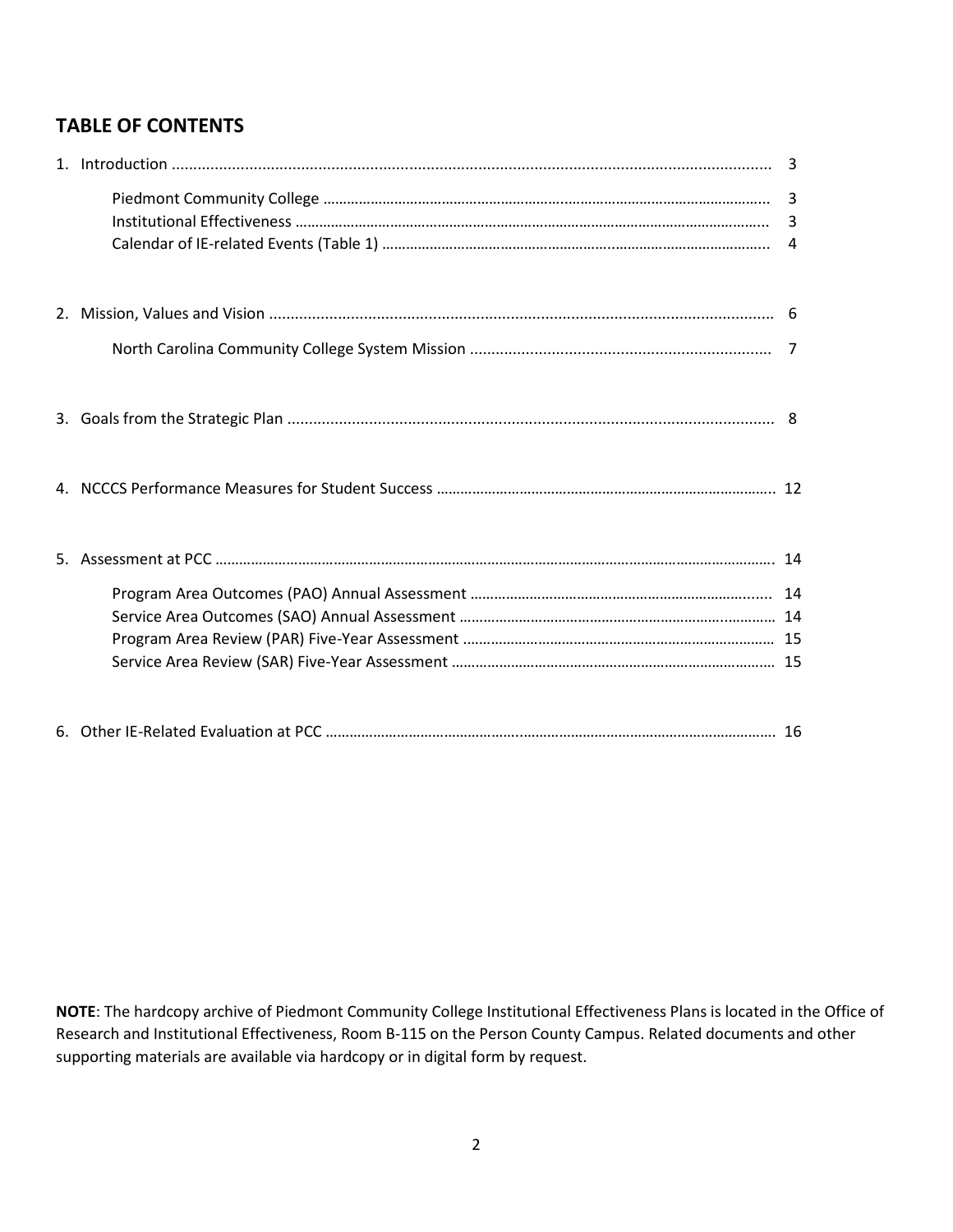# **1. Introduction**

#### **Piedmont Community College**

Piedmont Community College (PCC), a comprehensive two-year community college that began operating in 1970, is one of 58 colleges that make up the North Carolina Community College System (NCCCS). PCC serves the educational needs of the residents of Person and Caswell counties primarily through two campuses. The Person County campus in Roxboro resides on 178 acres and has 15 buildings totaling 107,000 square feet; the Caswell County campus in Yanceyville resides on 13 acres and has 2 buildings totaling 24,000 square feet. PCC also serves students through 10 additional off-campus sites. During the 2020-21 academic year, PCC served 4067 students<sup>1</sup> in curriculum and continuing education programs. As of the Spring 2021 semester, PCC employed 146 full-time and 99 part-time employees.

#### **Institutional Effectiveness (IE)**

PCC employs a continuous, annual cycle of planning and evaluation to guide and gauge the achievement of the College Mission, Values, and Vision within the wider context of the mission and goals of the NCCCS as governed by the State Board of Community Colleges. Planning and evaluation activities are dictated primarily by PCC policies, are implemented primarily through the Office of Research and Institutional Effectiveness (ORIE) and are governed by the PCC Institutional Effectiveness Committee.

IE-related activities at the College generally fall into five areas:

- 1. The IE Committee's annual review of strategic goals of most recent **Strategic Plan** recommend changes to College's Strategic Plan as needed.
- 2. The IE Committee's annual review of and possible recommendations for amendments to the College's stated **Mission, Values, and Vision**, which should:
	- a. demonstrate consistency with the mission of the North Carolina Community College System and
	- b. be appropriate for the current needs of PCC's service area.
- 3. PCC's annual results on the seven **NCCCS Performance Measures for Student Success**. The IE Committee formally reviews these results each year.
- 4. Reporting of the most recent **Assessment outcomes**, a process which the IE Committee oversees and whose final results are reviewed by the IE Committee. There are generally two types of Assessment reports:
	- a. Annual assessment reports of Program Areas and Service Areas (i.e. PAO and SAO Assessment Reports)
	- b. Five-year assessment reviews of Program Areas and Service Areas (i.e. PAR and SAR Reviews)
- 5. **Other PCC evaluations**, the completion of which the IE Committee oversees.
	- a. Course and instructor evaluations (currently, using CoursEval)
	- b. Student Satisfaction Survey (SSS)
	- c. Educational Support Services Survey (ESSS)

<sup>1</sup> This number represents the *unduplicated* head count of students enrolled in one or more programs at the College any time during the 2020 - 2021 academic year (*Source:* 2020-21 Enrollment Dashboard, North Carolina Community College System).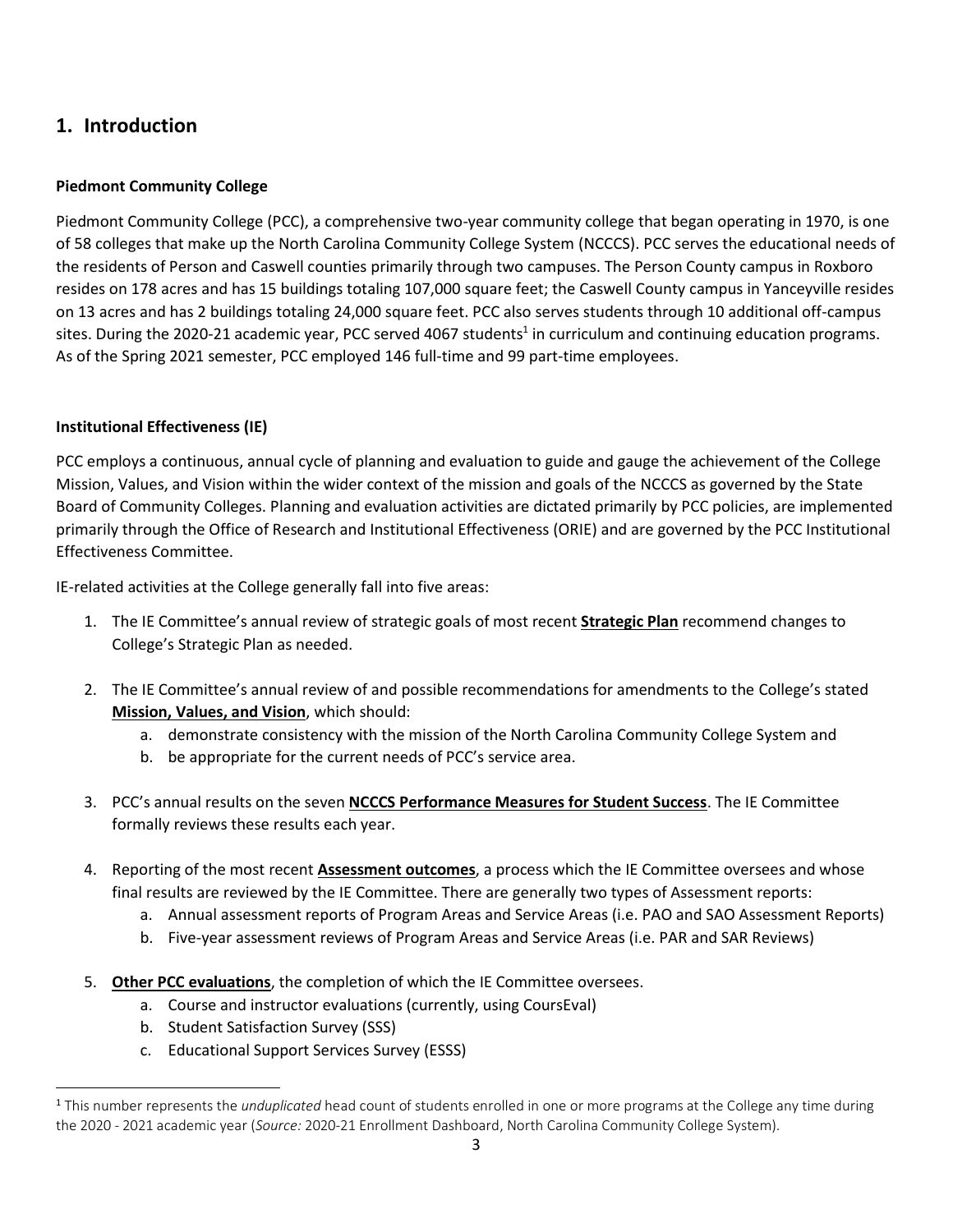- d. Graduate Survey
- e. Graduation Survey
- f. Other internal surveys (e.g. President/VP's/Deans satisfaction surveys)
- g. Additional measures of effectiveness such as those routinely monitored and/or generated by ORIE (e.g. retention and graduation rates) might at times also be reviewed by the IE Committee, depending on the specific year's goals and circumstances.

The IE Plan serves as a guide to help ensure all IE-related tasks of the College are accomplished each year. As the IE Committee provides oversight, it serves in three somewhat different capacities:

- Auditor/Reviewer: primary responsibility is to ensure task completion; secondary responsibility is to review the actual level of performance (effectiveness) on each task.
- Reviewer/Evaluator: primary responsibility is to review annually the College's mission, goals, and performance levels on the NCCCS Performance Measures for Student Success; secondary responsibility is to propose and manage the implementation of any appropriate amendments to mission and goals.
- Author: responsible for updating this IE Plan document annually.

The calendar provided below at Table 1 summarizes the IE-related activities for the 2020-21 academic year. The approximate completion date for each activity is provided. Also, because the actual timestamp date of data related to IE activities is very important, that information is included. The timestamp dates vary considerably in terms of both recentness and span. In the final "IE Committee's Responsibility" column, the aforementioned three capacities in which the IE Committee is to generally operate are provided.

Note that the official sequence of semesters of an academic year is Summer, Fall, Spring; however, the calendar below follows the more typical sequence of semesters used by PCC's standing committees, which is Fall, Spring, Summer. Data for an academic year is aggregated using the Summer, Fall, Spring sequence and so does not precisely match up to the academic year of a typical PCC committee calendar. Those who review and evaluate academic-year data, such as PCC IE Committee members, should take note that that academic-year data contains data for the Summer semester *preceding* the Fall.

| #              | <b>IE Task</b>                         | <b>Task</b>       | Timestamp of               | <b>IE Committee's</b> |
|----------------|----------------------------------------|-------------------|----------------------------|-----------------------|
|                |                                        | <b>Completion</b> | <b>Effectiveness Data</b>  | <b>Responsibility</b> |
|                |                                        | Date              | Gathered/Reviewed          |                       |
| $\mathbf{1}$   | PAO and SAO Annual Assessment Reports  | June 30,2021      | AY 2020-21                 | Auditor/Reviewer      |
|                | Due                                    |                   |                            |                       |
| $\overline{2}$ | <b>Graduate Survey</b>                 | <b>Fall 2020</b>  | The collective time period | Auditor/Reviewer      |
|                |                                        | fielding;         | students attended PCC      |                       |
|                |                                        | reported ~Jan     | (prior to 2020-21)         |                       |
|                |                                        | 2021              |                            |                       |
| $\overline{3}$ | PAO and SAO Annual Assessment Reports  | <b>Fall 2021</b>  | AY 2020-21                 | Auditor/Reviewer      |
|                | Presented to EC                        |                   |                            |                       |
| 4              | 2020 - 21 IE Plan finalized            | October 2021      | N/A                        | Author                |
| 5              | IE Committee review of PCC's outcomes  | Oct 2020          | Cohorts defined at varying | Reviewer/Evaluator    |
|                | on the past Spring's NCCCS Performance |                   | points (2016-17 thru       |                       |
|                | <b>Measures</b>                        |                   | 2019-20) as of 2019-20     |                       |

Table 1. Calendar of IE-Related Tasks for 2020-21.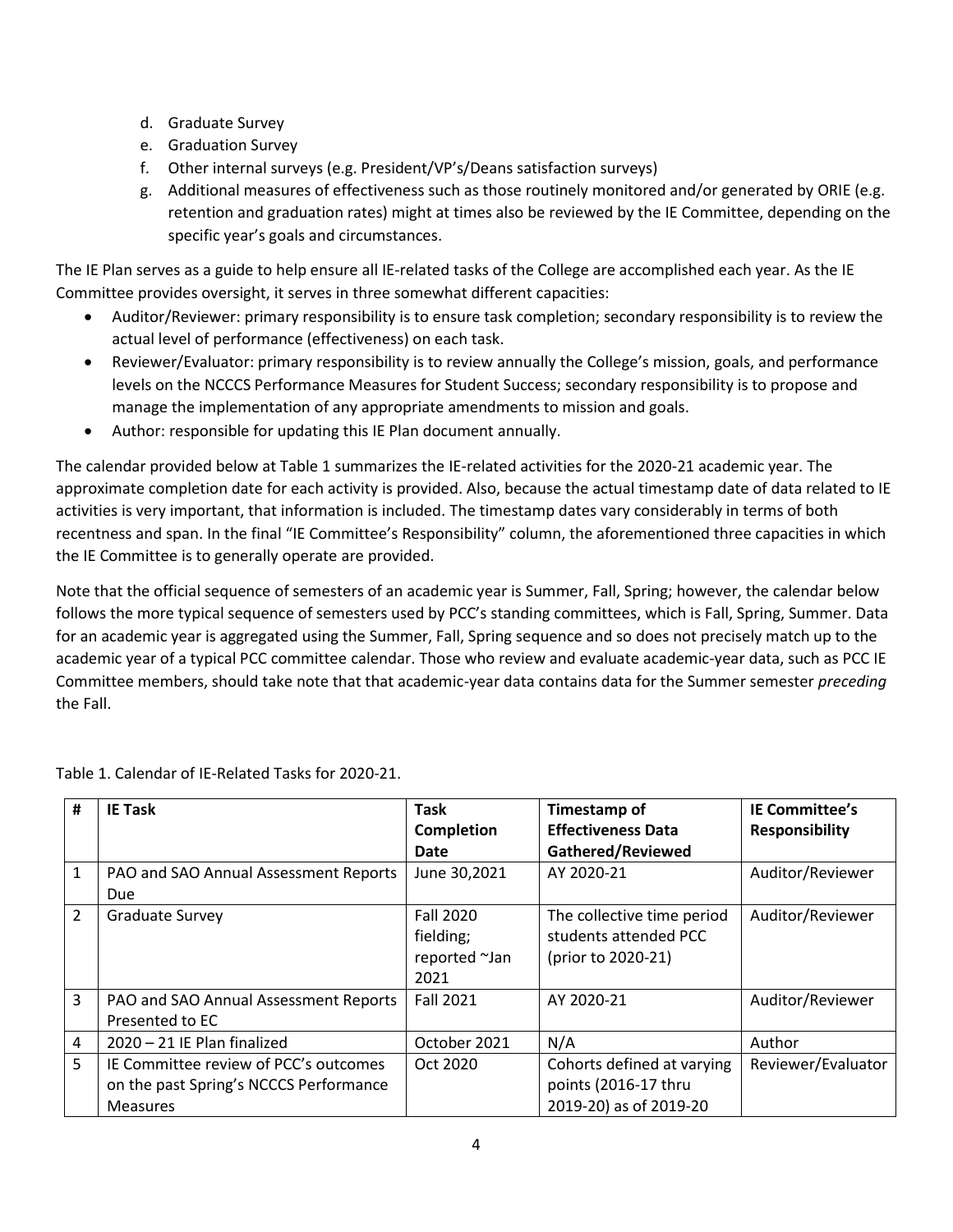| 6              | IE Committee review of PCC's goals         | Oct 2020            | Current                     | Reviewer/Evaluator |
|----------------|--------------------------------------------|---------------------|-----------------------------|--------------------|
| $\overline{7}$ | IE Committee review of PCC's Mission,      | Oct 2020            | Current                     | Reviewer/Evaluator |
|                | Values, and Vision                         |                     |                             |                    |
| 8              | Course and Instructor Evaluations (Fall)   | <b>Nov/Dec 2020</b> | Fall 2020 semester          | Auditor/Reviewer   |
|                |                                            |                     |                             |                    |
| 9              | <b>Educational Support Services Survey</b> | Jan 2021            | Unspecified (presumably,    | Auditor/Reviewer   |
|                | (ESSS)                                     | fielding;           | the most recent year)       |                    |
|                |                                            | reported by Feb     |                             |                    |
|                |                                            | 2021                |                             |                    |
| 10             | <b>Student Satisfaction Survey (SSS)</b>   | Mar 2021            | Unspecified (the collective | Auditor/Reviewer   |
|                |                                            | fielding;           | time period students        |                    |
|                |                                            | reported by Apr     | attended PCC (up to Mar     |                    |
|                |                                            | 2021                | 2021) and presumably        |                    |
|                |                                            |                     | heavily the most recent     |                    |
|                |                                            |                     | year)                       |                    |
| 11             | President/VP's/Deans evaluation surveys    | Mar 2021            | Unspecified (presumably,    | Auditor/Reviewer   |
|                |                                            | fielding;           | currently and/or the most   |                    |
|                |                                            | reported by Mar     | recent year)                |                    |
|                |                                            | 2021 (Deans:        |                             |                    |
|                |                                            | April 2021)         |                             |                    |
| 12             | <b>Course and Instructor Evaluations</b>   | April/May2021       | Spring 2021 semester        | Auditor/Reviewer   |
|                | (Spring)                                   |                     |                             |                    |
| 13             | PAR and SAR Five-Year Reviews Due          | May 2021            | 5 AY's 2016-17 thru 2020-   | Auditor/Reviewer   |
|                |                                            |                     | 21                          |                    |
| 14             | <b>Graduation Survey</b>                   | May 2021            | The collective time period  | Auditor/Reviewer   |
|                |                                            | fielding and        | students attended PCC,      |                    |
|                |                                            | reporting           | including 2020-21           |                    |
| 15             | <b>Course and Instructor Evaluations</b>   | <b>July 2021</b>    | Summer 2021 semester        | Auditor/Reviewer   |
|                | (Summer)                                   |                     |                             |                    |

Coinciding with the three "Reviewer/Evaluator" activities of the IE Committee, distinct chapters in this IE Plan provide the College's:

- Statements of Mission, Values, and Vision.
- Goals from the most recent Strategic Plan.
- Performance results on the most recent NCCCS Performance Measures for Student Success.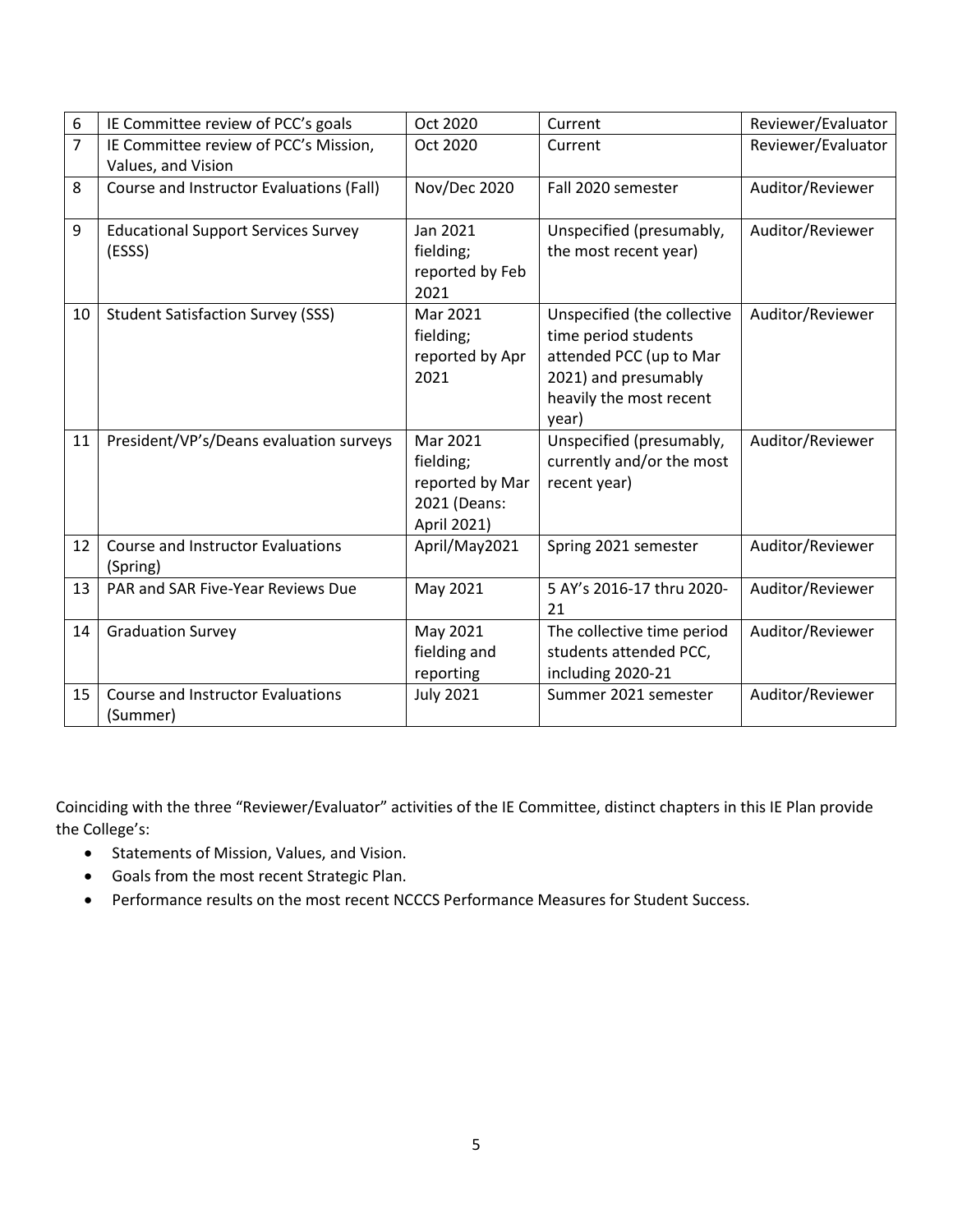### **2. Mission, Values, and Vision**

PCC's Mission, Values, and Vision statements were most recently updated during the development of the 2015-2020 College Strategic Plan. These revised statements and the Strategic Plan were approved by the College Board of Trustees in July 2015.

#### **Mission**

*Piedmont Community College enriches lives by providing education, training, and cultural opportunities for lifelong learning and professional success in local, regional, and global communities.*

#### **Values**

#### Learning-Centered Philosophy

The College embraces a learning-centered instructional environment supporting multiple student learning styles.

#### Economic Development

The College acts as a catalyst for local and regional economic development by providing education and training to address current and emerging workforce needs.

#### Accessibility

The College provides affordable and accessible education and training.

#### Diversity/Global Citizenship

The College promotes understanding and appreciation of diverse cultures and global citizenship.

#### Ethics/Social Responsibility

The College values the principles of personal ethics, integrity, academic honesty, civic responsibility, and accountability.

#### **Resources**

The College provides learning resources and student development support designed to address diverse student learning styles and academic needs.

#### Student Success

The College values individual student success as the single best indicator of institutional effectiveness in the community.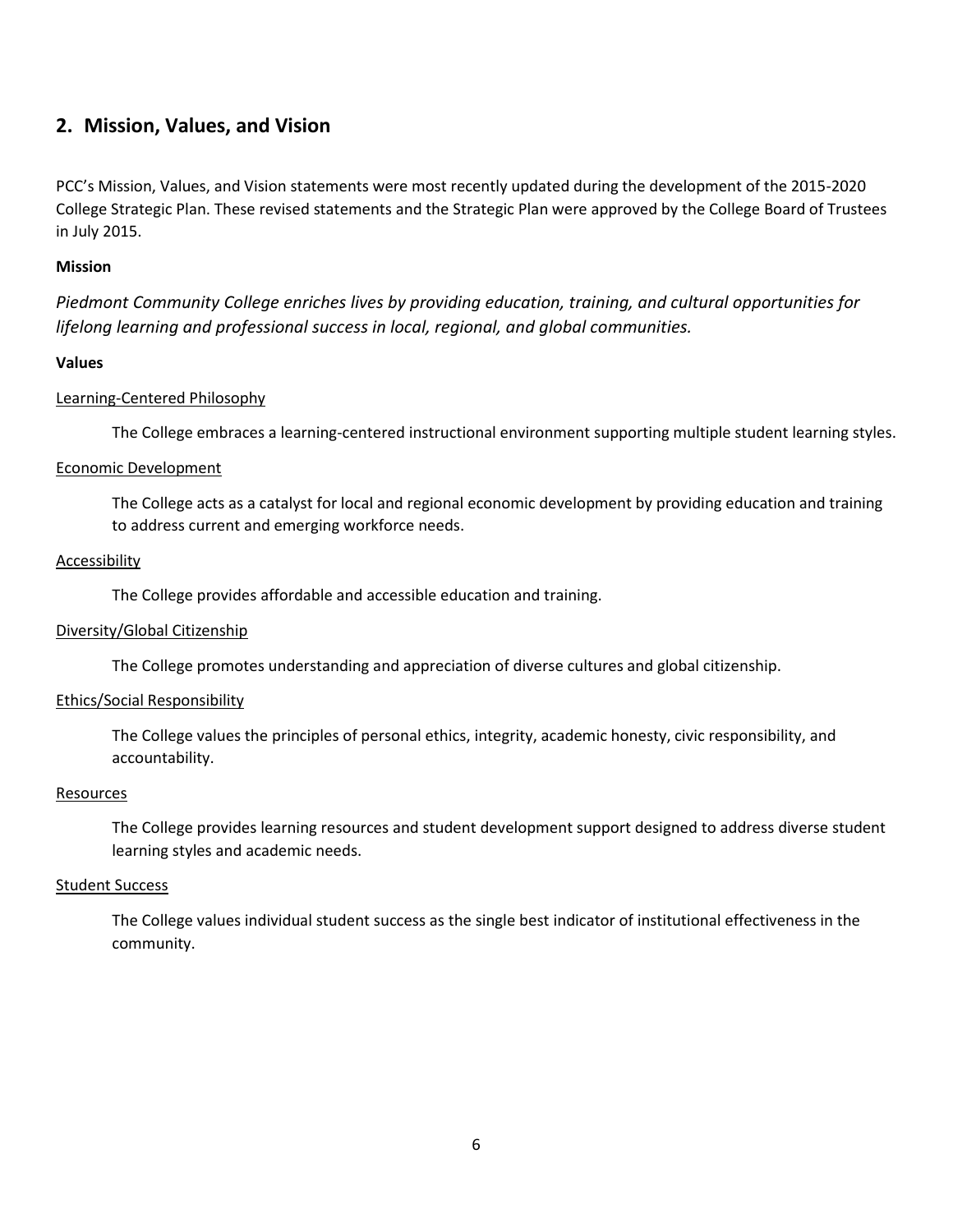#### **Vision**

Piedmont Community College strives to be the leading contributor to the economic, educational, and cultural vitality of our communities by providing high-quality services and programs that ensure student success in personal development and professional achievement.

#### **NCCCS Mission**

The Piedmont Community College Mission and Vision resonate closely with the Mission of the North Carolina Community College System (adopted by the State Board of Community Colleges, October 1993; revised March 1994, April 1994; reaffirmed January 1998; revised and adopted June 1998; revised and adopted September 2006):

*The mission of the North Carolina Community College System is to open the door to high-quality, accessible educational opportunities that minimize barriers to post-secondary education, maximize student success, develop a globally and multi-culturally competent workforce, and improve the lives and well-being of individuals by providing:*

*• Education, training and retraining for the workforce including basic skills and literacy education, occupational and pre-baccalaureate programs.*

*• Support for economic development through services to and in partnership with business and industry and in collaboration with the University of North Carolina System and private colleges and universities.*

*• Services to communities and individuals which improve the quality of life.*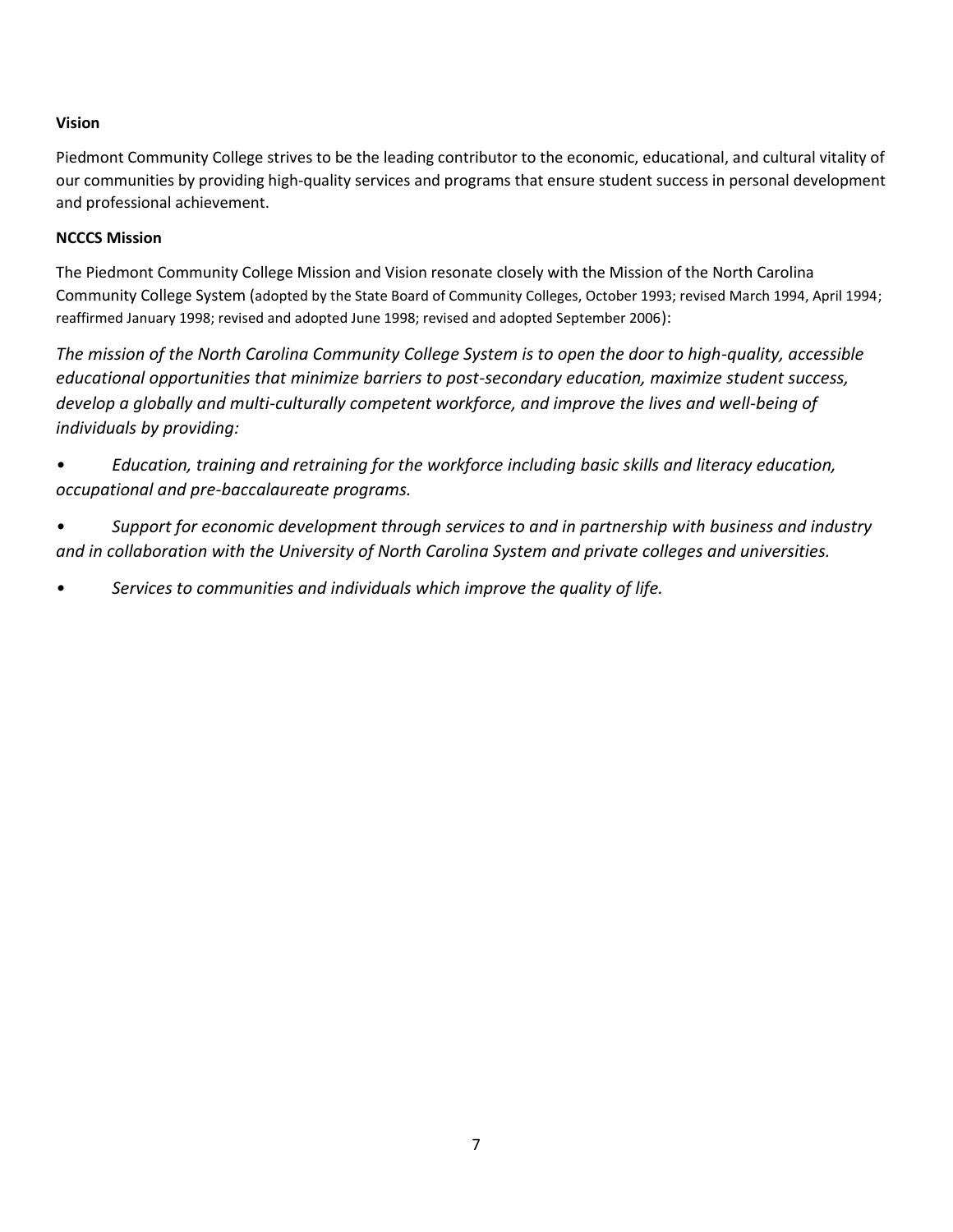# **3. Goals from the Strategic Plan**

PCC's goals (objectives) from the most recent PCC Strategic Plan for 2015-2020 are provided below

#### **Strategic Theme 1: BRANDING, MARKETING, AND PROMOTION**

#### Objective 1.1: BRANDING MESSAGES

The College will develop branding messages that communicate the mission, vision, values, and program strengths to our multiple community constituencies, including prospective students and their parents, area employers, civic leaders, and elected officials.

Here's what we've accomplished…

#### Objective 1.2: GENERAL RECRUITMENT

The College will develop a comprehensive marketing plan and general recruitment strategies that address the diverse education and training needs/interests of various prospective student populations using current and emerging communication modes and technologies.

#### Objective 1.3: HIGH SCHOOL RECRUITMENT

The College will develop and implement a specific marketing plan for recruiting at high schools and with high school students and their parents to achieve the following outcomes:

- Increase the percentage of high school students who complete at least one College course while still in high school;
- Increase the percentage of high school students who earn at least one semester of full-time college credit while still in high school;
- Increase the percentage of high school students who enroll at the College within one year of high school graduation.

#### **Strategic Theme 2: RESPONSIVE PROGRAM DEVELOPMENT**

#### Objective 2.1: CURRICULUM PROGRAMS

The College will expedite development and implementation of new curriculum programs responsive to transfer student interests and employment demand disclosed by the Gap Analysis and other regional education and employment data.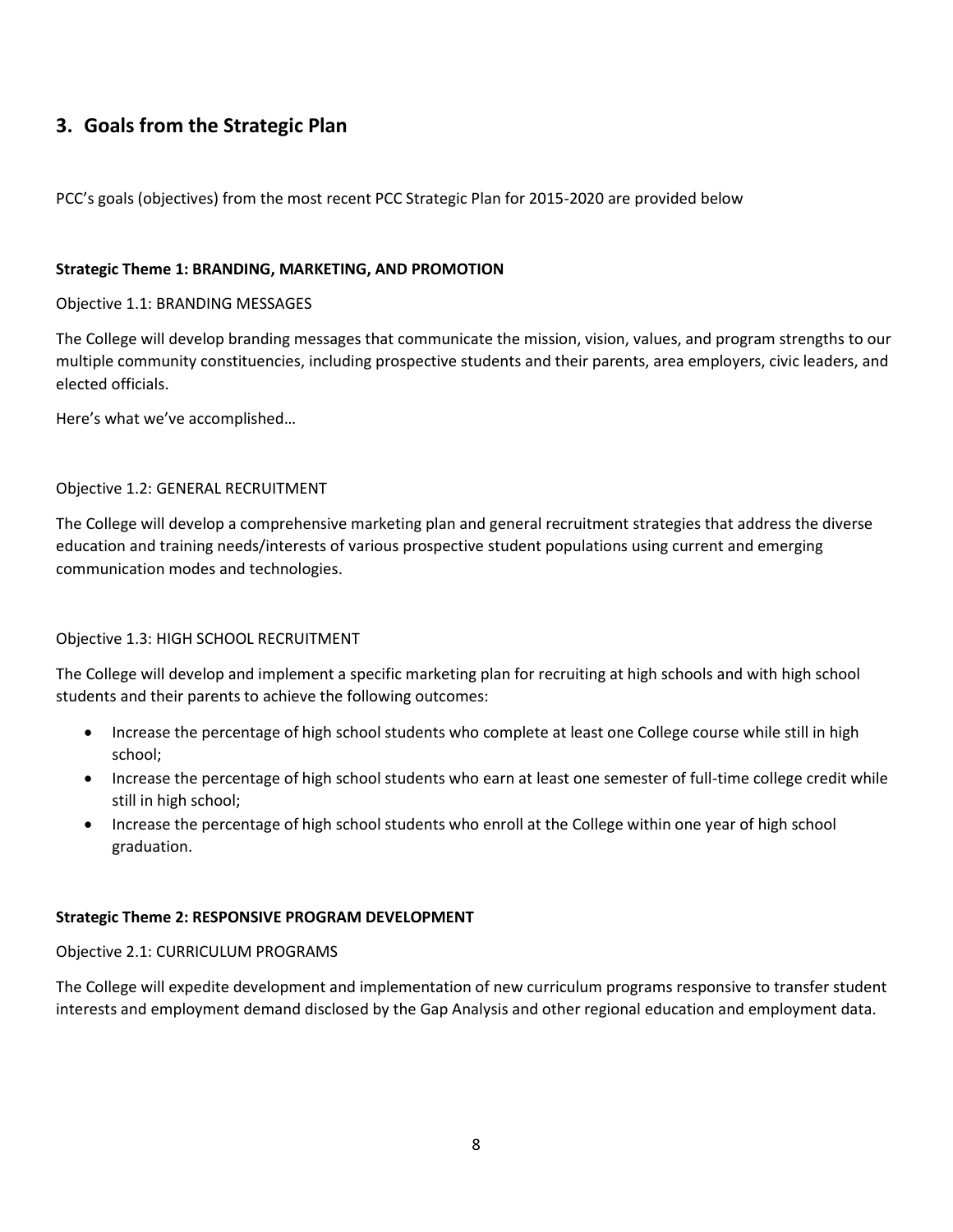#### Objective 2.2: CONTINUING EDUCATION PROGRAMS

The College will work closely with local and area employers to create and implement continuing education programs leading to industry-recognized credentials addressing: (1) current and emerging workforce needs and (2) other employment demand identified by the Gap Analysis.

#### Objective 2.3: PROGRAM RESOURCES

To supplement resources available for new program development, the College will closely monitor operating outcomes to reallocate from programs suffering enrollment decline reflecting limited employment and/or transfer demand.

#### Objective 2.4: DELIVERY OF SERVICES AND INSTRUCTION

The College will continue developing, monitoring and improving the delivery of instruction and student support services via multiple delivery modes using current and emerging technologies.

#### Objective 2.5: STUDENT SUCCESS LEARNING INSTITUTE (SSLI) INITIATIVE

The College will actively participate in the SSLI initiative to improve student persistence, progress, completion, and subsequent academic and/or employment success.

#### **Strategic Theme 3: PARTNERSHIPS**

#### Objective 3.1: PUBLIC SCHOOL ARTICULATION

The College will pursue multiple initiatives with traditional and charter public schools and with home school parents to improve student progress and completion rates in PCC programs, including:

- Establishment of a Cooperative Innovative High School for Person County high school students on the Person County Campus enrolling students beginning in fall 2016.
- Establishment of a Cooperative Innovative High School for Caswell County high school students on the Caswell County Campus enrolling students beginning in fall 2016.
- Establishment of a Cooperative Middle School for Person County students at the Timberlake Center beginning fall 2018.

#### Objective 3.2: TRANSFER ARTICULATION WITH FOUR-YEAR INSTITUTIONS

The College will develop or update existing articulation agreements with the four-year institutions to which the largest numbers of PCC alumni transfer, and will establish additional articulations with other UNC institutions and private fouryear institutions within North Carolina and Virginia.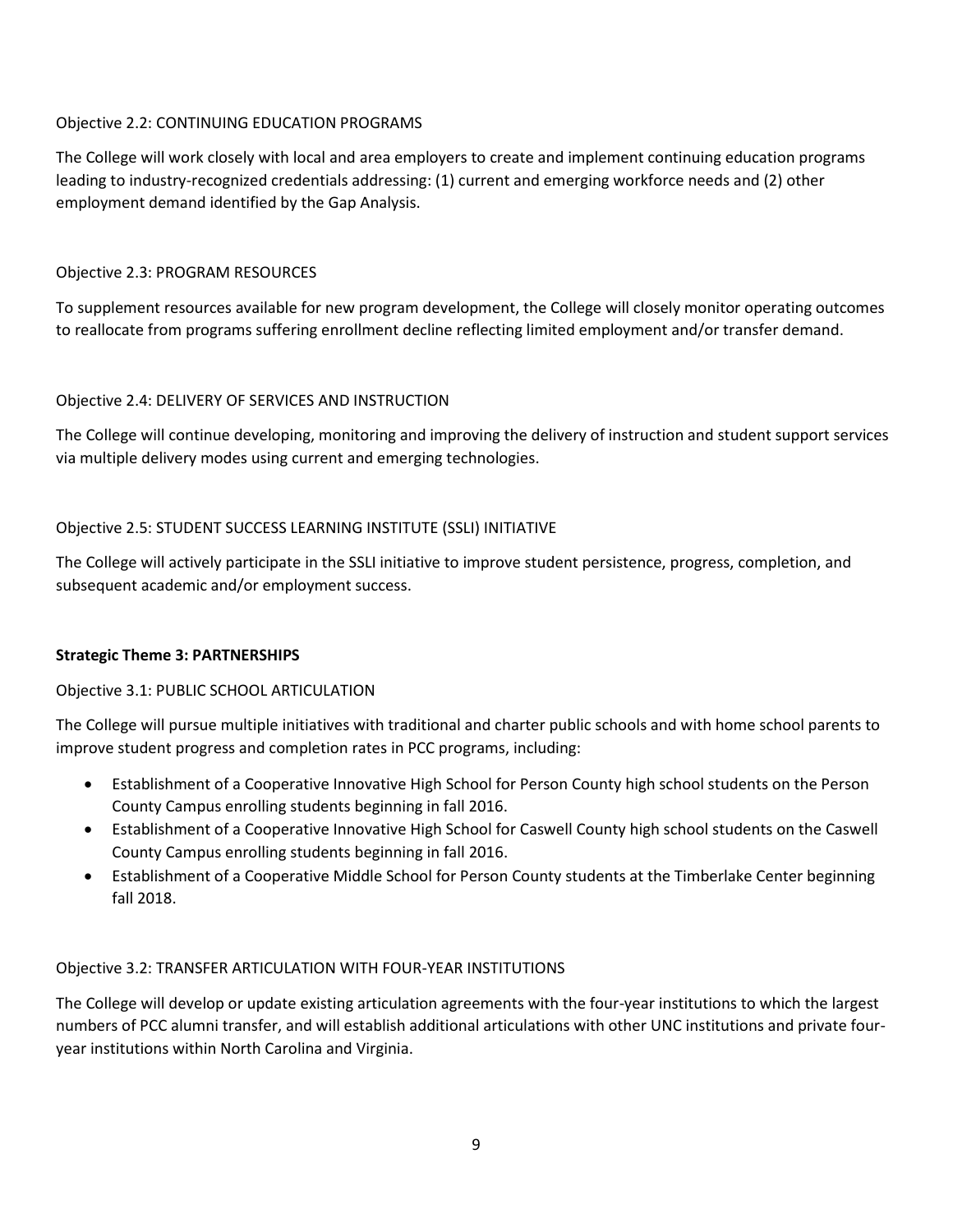#### Objective 3.3: HIGHER EDUCATION CENTER

The College will establish a Higher Education Center collaborating with area colleges and universities to offer Bachelor's and Master's degree coursework in selected programs on the Person County Campus.

#### Objective 3.4: ECONOMIC DEVELOPMENT

The College will work with governmental economic development departments and Workforce Development Boards to create and deliver education and customized training to address explicitly commissioned workforce requirements for attracting at least one major new employer to the College service area.

#### **Strategic Theme 4: EFFECTIVENESS**

#### Objective 4.1: INSTITUTIONAL RESEARCH

The College will implement the Institutional Research Data Solution developed by the Center for Applied Research at

Central Piedmont Community College, to strengthen institutional research capacity for monitoring multiple measures of student retention, progress and success, as well as other indicators of operating performa nce specified in this Strategic Plan.

#### Objective 4.2: OPERATING EFFICIENCIES

The College will continue work to develop and refine institutional research capabilities for monitoring operating efficiencies among all service areas and educational program areas.

#### Objective 4.3: OUTCOMES EFFECTIVENESS

The College will continue to strengthen service area and student learning outcomes effectiveness assessment and the uses of assessment results to improve teaching and learning, shorten completion times, and reduce student educational expense.

#### Objective 4.4: STRATEGIC ACTION PLANS

The College Vice Presidents will direct the development of individual action plans for executing objectives of this Strategic Plan within each College Division, including task lists, target dates, lead and supporting staff and faculty accountable, projected resource requirements, and intended outcomes with performance indicators and targets. The President and Vice Presidents will establish budget priorities for items in these action plans and adjust timelines accordingly.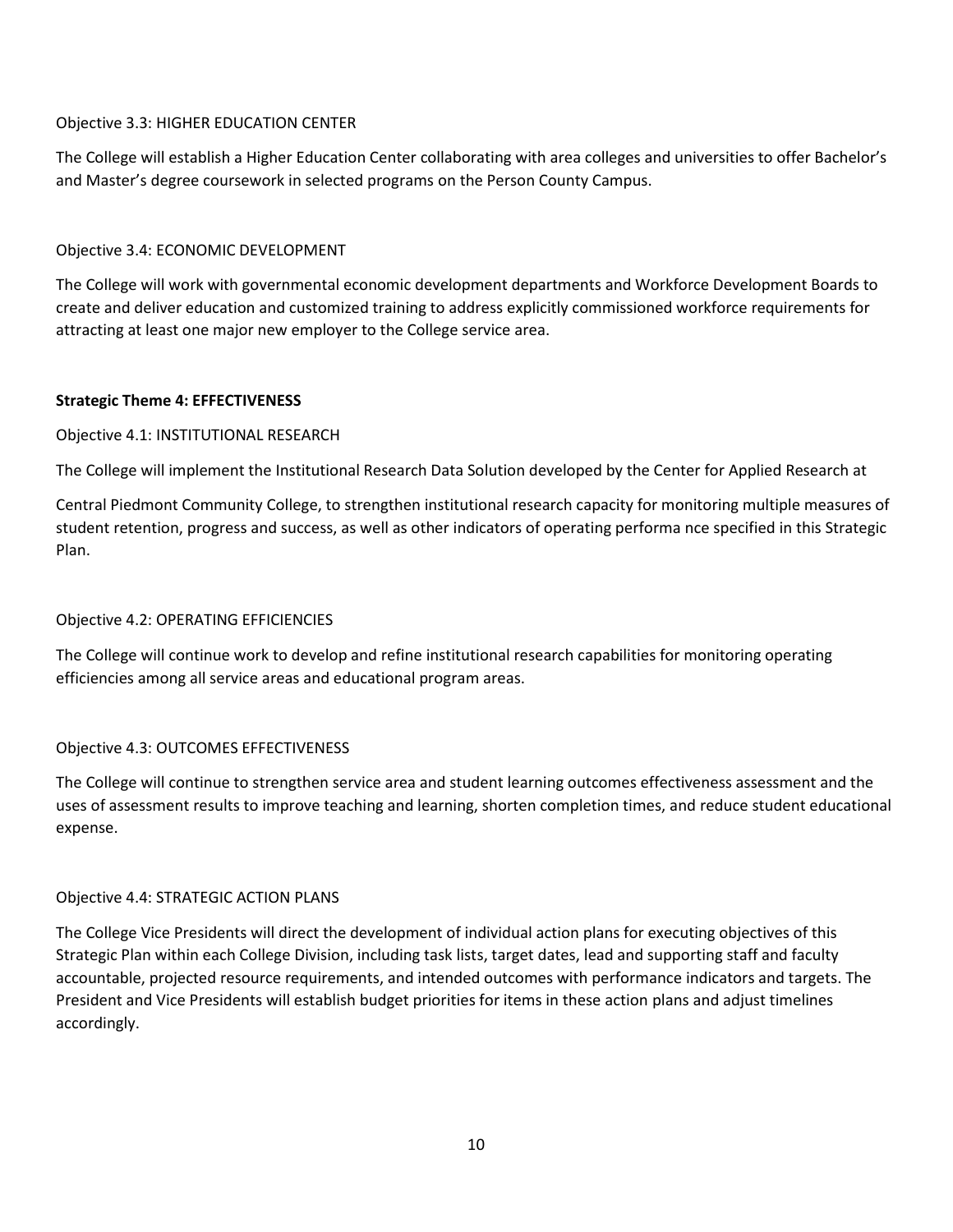#### **Strategic Theme 5: CAPITAL NEEDS AND RESOURCE DEVELOPMENT**

#### Objective 5.1: FACILITIES MASTER PLAN

The College will seek support from Person County and Caswell County to contract with a professional consultant for development of an updated Facilities Master Plan, specifically including infrastructure and building construction or acquisition and renovation to accommodate:

- Facilities needs of current and anticipated allied health programs;
- Long-term facilities needs of the Cooperative Innovative High Schools described in Strategic Theme 3;
- Projected instructional facilities needs of Bachelor's and/or Master's degree courses offered on the Person County campus in the Higher Education Center described in Strategic Theme 3;
- Establishment of a second ingress/egress road to improve the convenience and safety of access to and from the Person County Campus;
- New space and facilities needs on the Caswell Campus to address anticipated workforce needs identified by the Gap Analysis.

#### Objective 5.2: BOND ISSUE

The College will work with appropriate government agencies to develop a bond proposal strategy to secure financing for major capital needs for facilities and equipment identified in the updated Facilities Master Plan described above.

Objective 5.3: CAPITAL FUND-RAISING CAMPAIGN

The College will plan and execute a comprehensive capital fund-raising campaign to support multiple initiatives in this Strategic Plan and the updated Facilities Master Plan, including program start -up expenses as well as facilities and equipment.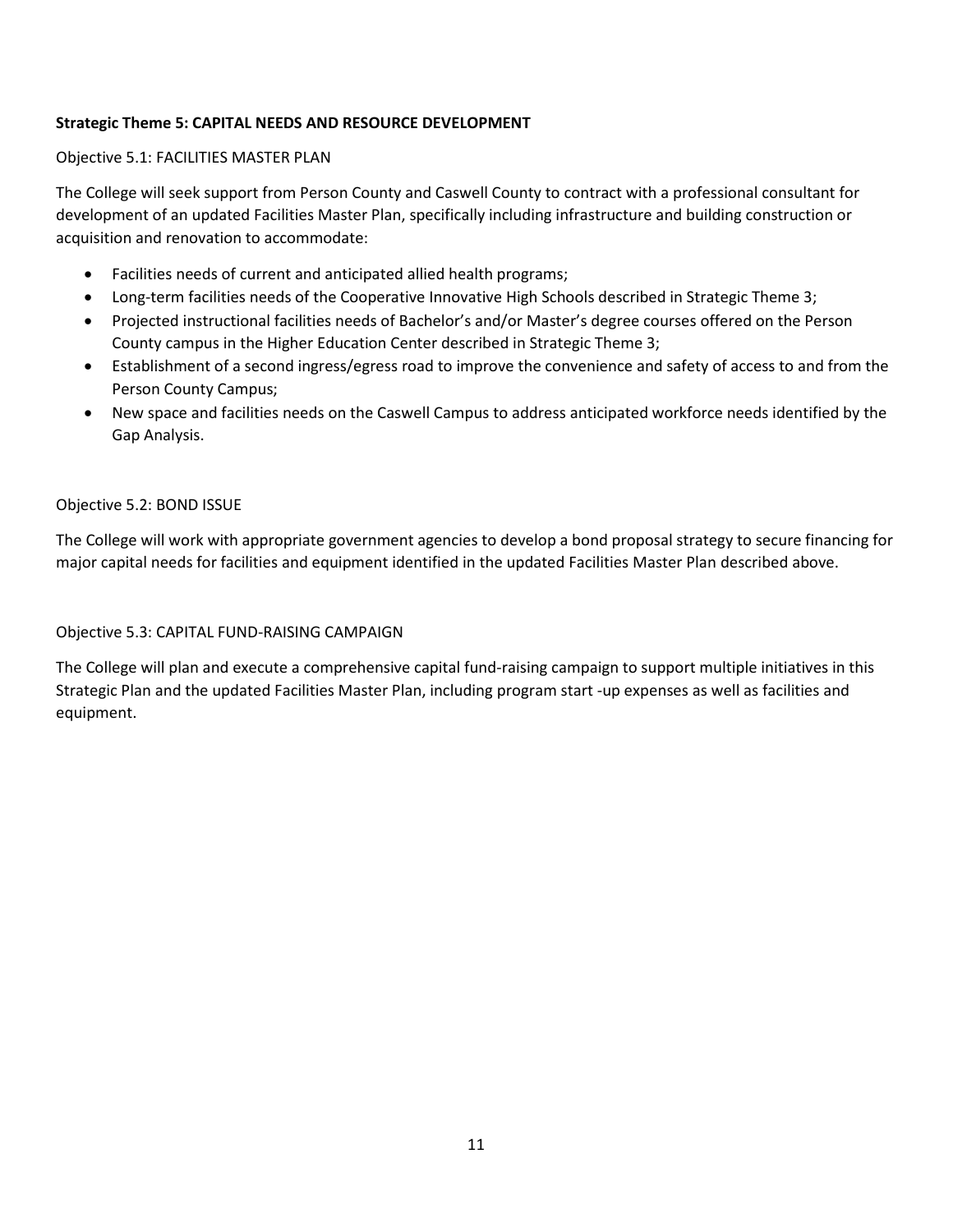# **4. NCCCS Performance Measures for Student Success**

The NCCCS office has developed and annually computes and reports for all 58 NC community colleges seven performance measures. Descriptions of these measures are provided below (taken directly from the NCCCS website August 2021).

The NC Community Colleges System Office facilitates and supports college and system fulfillment of national, regional, and state reporting requirements. Associated reporting efforts help colleges identify institutional strengths and weaknesses by providing access to historical trends and peer comparisons.

#### **State Performance Measures**

The Performance Measures for Student Success Report is the North Carolina Community College System's major accountability document. This annual performance report is based on data compiled during the previous year and serves to inform colleges and the public on the performance of our 58 community colleges.

#### **2021 Performance Measures:**

#### A. Basic Skills Student Progress

Percentage of Basic Skills students who achieve an Educational Functioning Level gain during the program year (July 1 – June 30).

#### B. Student Success Rate in College-Level English Courses

Percentage of first-time Associate Degree seeking and transfer pathway students passing a credit-bearing English course with a "C" or better within two years of their first term of enrollment.

#### C. Student Success Rate in College‐Level Math Courses

Percentage of first-time Associate Degree seeking and transfer pathway students passing a credit-bearing Math course with a "C" or better within two years of their first term of enrollment.

#### D. First Year Progression

Percentage of first-time fall curriculum students attempting at least 12 credit hours who successfully complete at least 12 hours within their first academic year (fall, spring, summer).

#### E. Curriculum Completion

Percentage of first-time fall curriculum students who, within six years of first term of enrollment, have either graduated, transferred, or are still enrolled with at least 36 non-developmental credit hours.

#### F. Licensure and Certification Passing Rate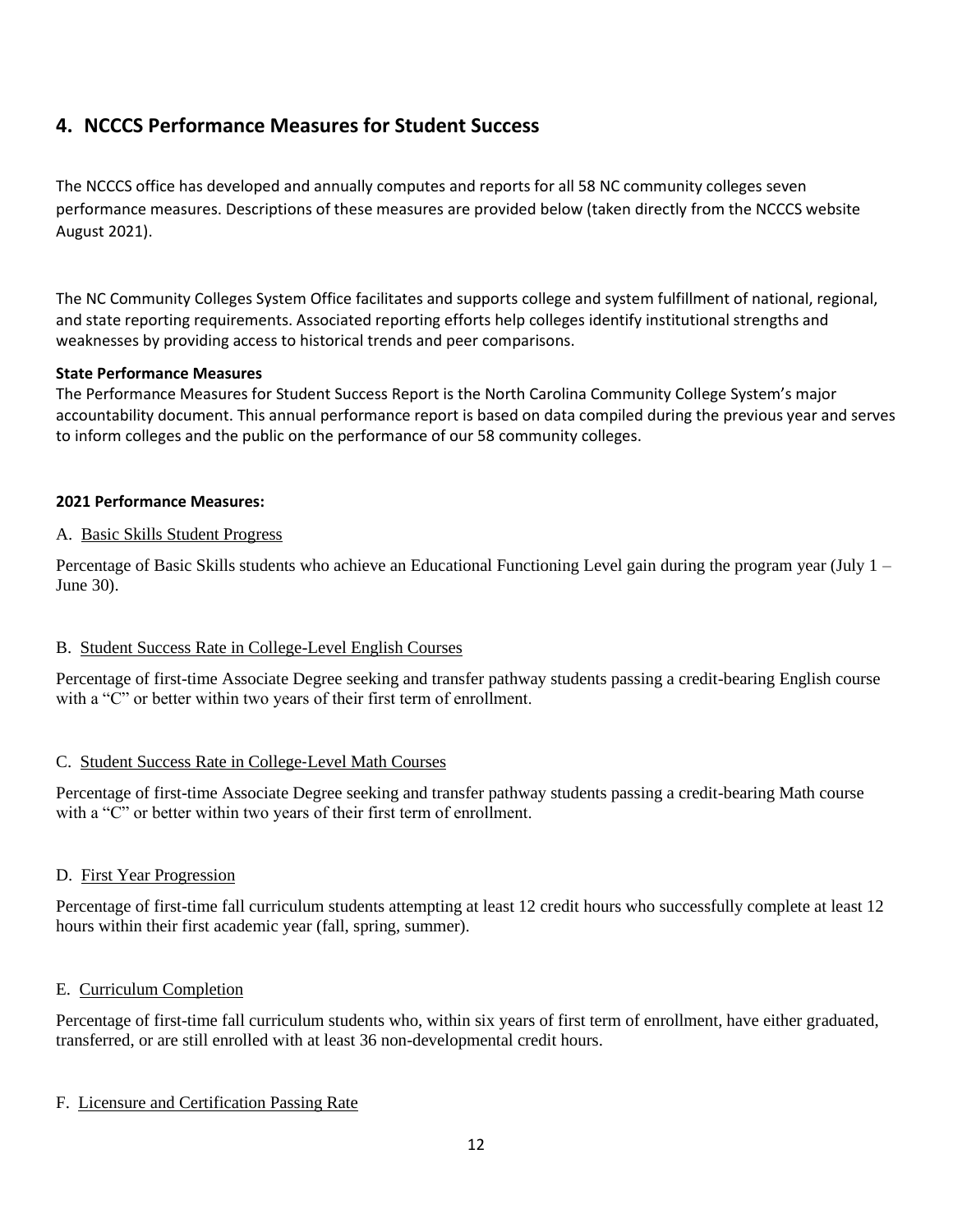Aggregate institutional passing rate of first-time test-takers on licensure and certification exams. Exams included in this measure are state mandated exams which candidates must pass before becoming active practitioners.

#### G. College Transfer Performance

The percentage of students who exited NCCCS after having completed an Associate Degree and/or least 30 cumulative hours of articulated transfer credits and subsequently transferred to a four-year college or university and earned a GPA of 2.25 or better after two consecutive semesters within the academic year at the institution.

#### **PCC's Results on the Seven NCCCS Performance Measures**

PCC's trended results on the performance measures, with the most recent data from the 2021 report, are presented below. The implied goal is to achieve performance at least above Baseline. For more detailed information on the performance measures, such as detailed cohort definitions or results for other NCCCS colleges, please contact PCC's Director, Research and Institutional Effectiveness.

Figure 1. Trend Charts for PCC's Performance Measures as of Spring 2021.

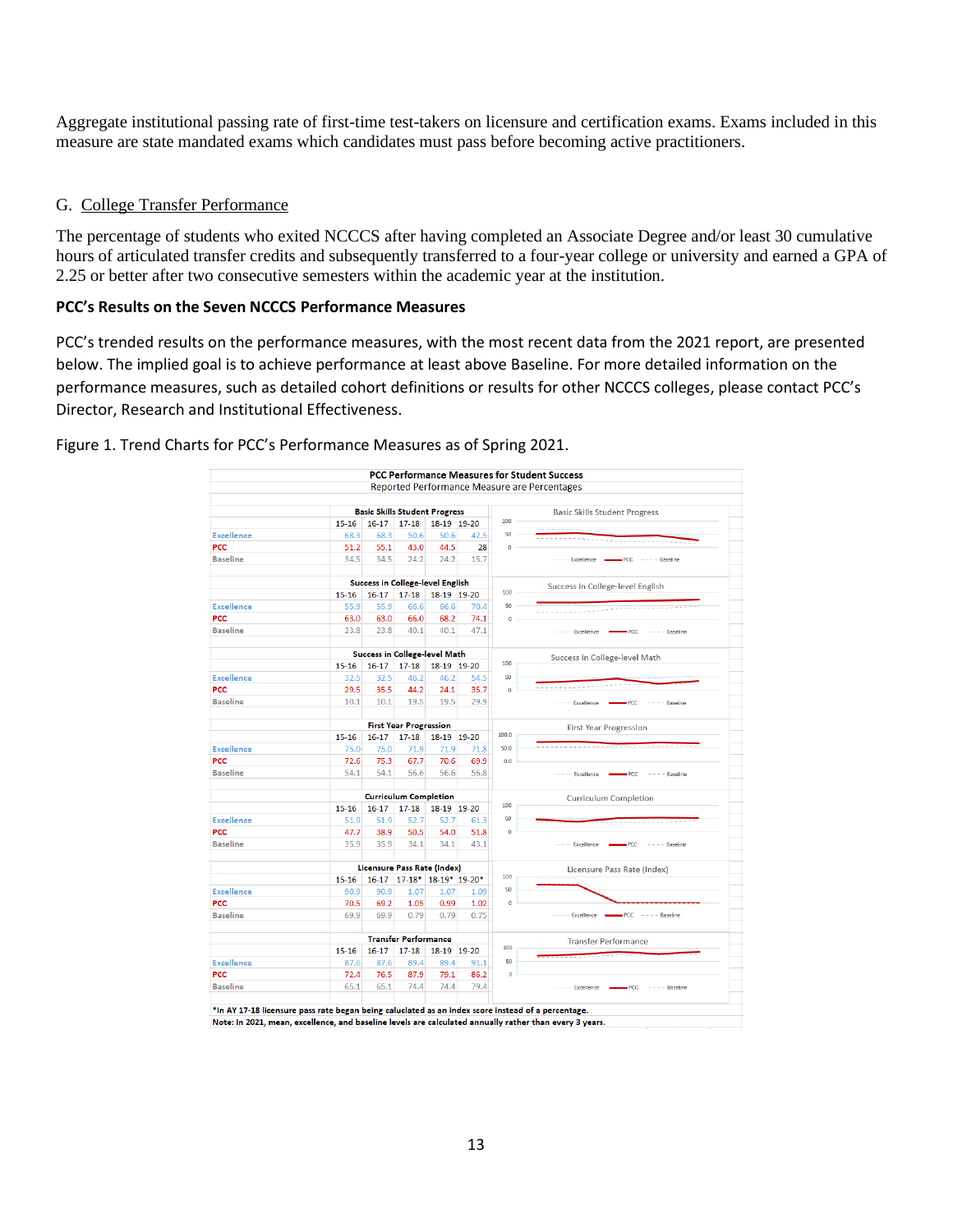# **5. Assessment at PCC**

PCC's thorough, well-structured assessment of teaching units (i.e. curriculum and continuing-education programs) and non-teaching units is at the heart of institutional effectiveness. Each year all teaching and non-teaching IE units prepare a thorough assessment on pre-selected measures of effectiveness to gauge how well they have performed in the past year. These measures are reported via either a Program Area Outcomes (PAO) Assessment Report (teaching units) or a Service Area Outcomes (SAO) Assessment Report (non-teaching units). In addition, once every five years each unit also conducts a more comprehensive self-review, including input from parties outside of PCC; the results are reported through either a Program Area Review (PAR) report (teaching units) or a Service Area Review (SAR) report (non-teaching units).

#### **Annual PAO/SAO Assessment Reports**

All PAO/SAO Assessment Reports follow a set format that includes:

- A table of desired broad goals (for the program for PAO's and for the College or unit for SAO's), desired unit outcomes, and performance levels on each outcome for the most recent academic year plus historical performances for two more years.
- A table of unit strengths, weaknesses, and action plans for the future.
- Additional useful information such as a Curriculum Map.

Annual PAO and SAO Assessment Reports and due by the end of June each year. PAO and SAO Assessment Reports are available online in the WEAVE accreditation management system. Older PAO and SAO Assessment Reports are found on the T drive at: **T:\# Assessment**

All PAO and SAO Assessment Reports are also presented in person to the Executive Council (EC) during the Fall semester.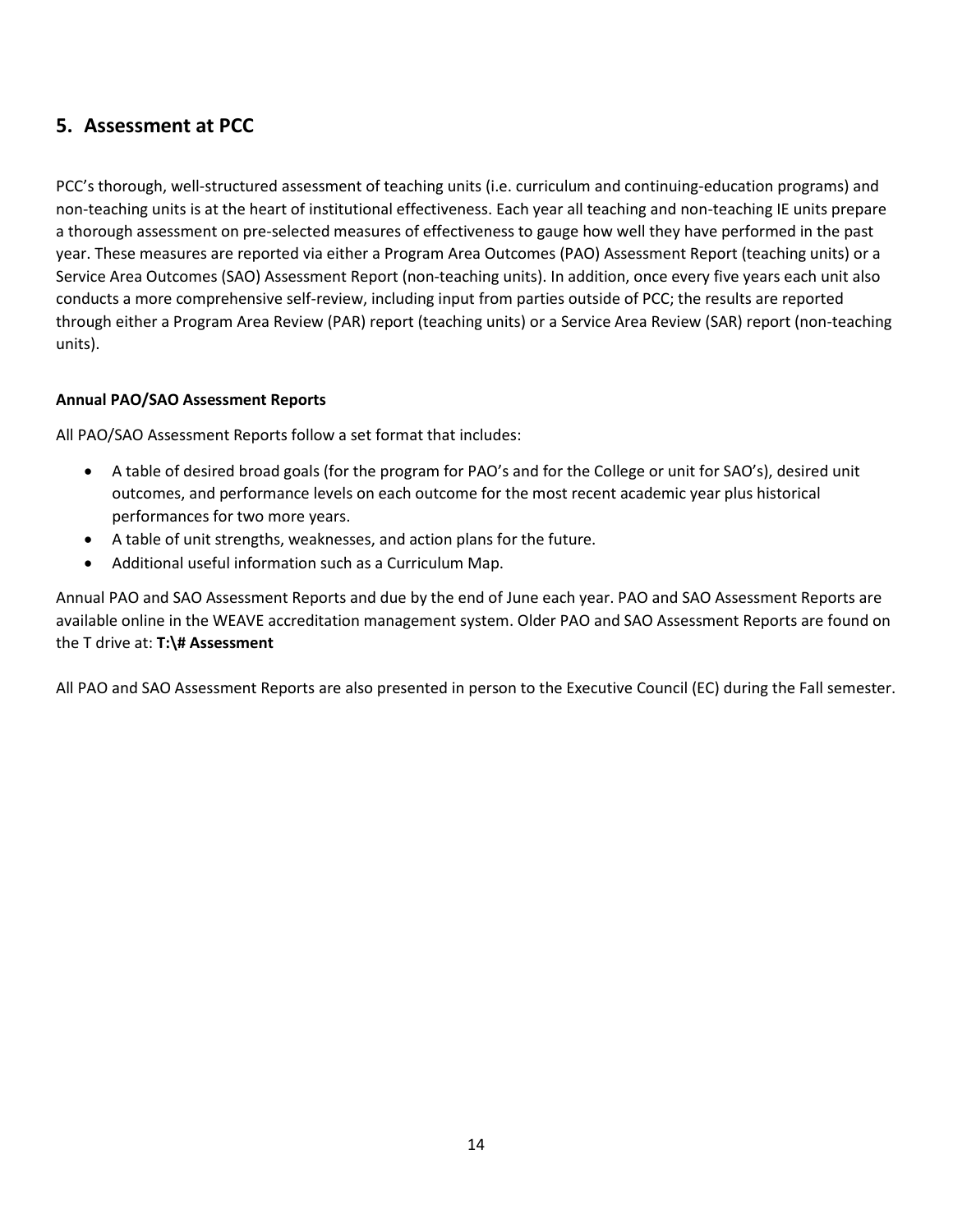#### **Five-Year PAR/SAR Assessment Reviews**

More comprehensive assessments, Program Area Review (PAR) and Service Area Review (SAR) reports, are completed once every five years by each unit. As these are rotated, each year approximately 20% of College units complete a PAR or SAR report. Current and older PAR and SAR reports are found on the T drive at:

#### **T:\Program Area and Service Area Reviews**

The Program Area Review uses general and operating data to illustrate program health. Similarly, the Service Area Review uses data to provide evidence of delivering high quality service. The PAR concentrates particularly on summative direct and indirect measures of program operating effectiveness in addition to the formative results of Program Area Outcomes (PAO) assessment whereas the SAR uses direct and indirect measures of service area operating effectiveness. PAR authors and input providers are typically full‐ and part‐time faculty who teach the program courses together with program students, graduates, and Advisory Committee members (including employers) who work with the Curriculum Area Directors or Coordinators responsible for the Program. Authors and input providers to a SAR are typically the full‐ and part‐time staff who work in the service area together with service clients (students, faculty, staff, or others).

#### **Typical Major Content Areas of a PAR Report**

- I. Program Profile (including faculty qualifications and student demographics)
- II. Program Content
- III. Program Area Outcomes (PAO) Assessment Plan and Results
- IV. Strengths, Weaknesses, Opportunities and Threats (SWOT) Analysis
- V. Recommendations to Improve the Program
- VI. Executive Summary

#### **Typical Major Content Areas of a SAR Report**

- I. Service Area Profile (including full-time and part-time staff qualifications)
- II. Services and Delivery
- III. Strengths, Weaknesses, Opportunities and Threats (SWOT) Analysis
- IV. Recommendations to Improve Service
- V. Executive Summary